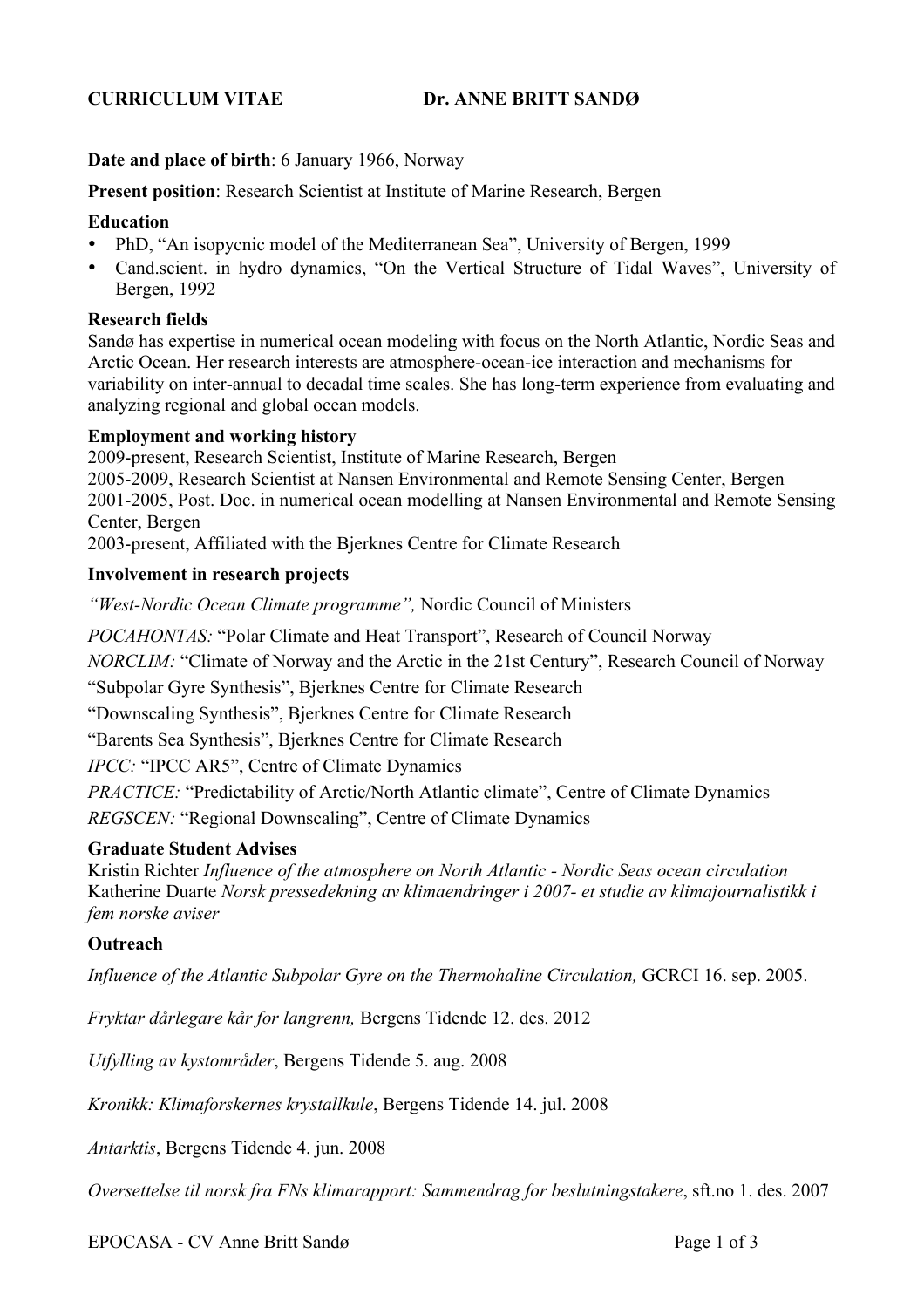*Slipper isvintre i Norden?*, aftenposten.no 02. des. 2005

*Er Golfstrømmen svekket?*, forskning.no 02. des. 2005

*Minidokumentar om Golfstrømmen*, forskning.no (Web-TV) 4. nov. 2005

*Avblåser frykten for en ny istid*, Aftenposten 20. sep. 2005

*Norske forskere avlyser istiden*, forskning.no 20. sep. 2005

*Dramatisk klimafunn*, Bergens Tidende 17. sep. 2005

*Friskmelder Golfstrømmen*, På høyden 16. sep. 2005

# **Publications**

*Peer review articles in journals:*

- 1. Smedsrud, L, I. Esau, R. Ingvaldsen, T. Eldevik, P. Haugan, C. Li, V. Lien, A. Olsen, A. Omar, O. Otterå, B. Risebrobakken, **A. B. Sandø**, V. Semenov, S. Sorokina, The role of the Barents Sea in the Arctic climate system, conditionally accepted for publication in Review of Geophysics
- 2. **Sandø, A. B**., J. E. Ø. Nilsen, T. Eldevik and Mats Bentsen. Mechanisms for variable North Atlantic-Nordic Seas exchanges, *J. Geophys. Res*., **117**, C12006, doi:10.1029/2012JC008177
- 3. **Sandø, A. B.**, J. E. Ø. Nilsen, Y. Gao and K. Lohmann. Importance of heat transport and local airsea heat fluxes for the Barents Sea climate variability, *J. Geoph. Res.*, **115**, C07013, doi:10.1029/2009JC005884Eldevik, T., J. E. Ø. Nilsen, D. Iovino, K. A. Olsson, **A. B. Sandø**, and H. Drange (2009): Observed sources and variability of Nordic Seas overflow, *Nature Geosciences*, doi:10.1038/NGEO518
- 4. Hatun, H., M. Payne, G. Beaugrand, P. C. Reid, **A. B. Sandø**, H. Drange, B. Hansen, J. A. Jacobsen and D. Bloch (2009), Large biogeographical shifts in the north-eastern Atlantic Ocean: From the subpolar gyre, via plankton, to blue whiting and pilot whales, *Prog. Oceanogr.*, doi:10.1016/j.pocean.2009.03.001
- 5. **Sandø, A. B.** and Furevik, T. (2008). The relation between the wind stress curl in the North Atlantic and the Atlantic inflow to the Nordic Seas, *J. Geoph. Res.*, **113**, C06028, doi:10.1029/2007JC004236
- 6. Mauritzen, C., Hjøllo, S. and **Sandø, A. B.** (2006). Passive tracers and active dynamics a model study of hydrography and circulation in the northern North Atlantic, *J. Geoph. Res.*, **111**, C08014, doi:10.1029/2005JC003252
- 7. Hatun, H., **A. B. Sandø,** , H. Drange B. Hansen and H. Valdimarsson (2005), Influence of the Atlantic Subpolar Gyre on the Thermohaline Circulation, *Science*, **309**, 1841-1844
- 8. Hatun, H., **Sandø, A. B.**, Drange, H. and Bentsen, M. (2005), Seasonal to decadal temperature variations in the Faroe-Shetland inflow waters. In *The Nordic Seas. An Integrated Perspective*, H. Drange, T. M. Dokken, T. Furevik, R. Gerdes, and W. Berger, Eds., Geophysical Monograph Series 158, AGU, pp 239-248.
- 9. Eldevik, T., Straneo, F., **Sandø, A. B.**, and Furevik, T. (2005). Ventilation and spreading of Greenland Sea Water. In *The Nordic Seas. An Integrated Perspective*, H. Drange, T.M. Dokken, T. Furevik, R. Gerdes, and W. Berger, Eds., Geophysical Monograph Series 158, AGU, pp 89-103.

*Reports and strategic documents:*

1. **Sandø, A.B.** (1999), *An isopycnic model of the Mediterranean Sea*, PhD thesis, Nansen Environm. Remote Sensing Centr. and Dep. of Math., Univ. of Bergen, Bergen, Norway